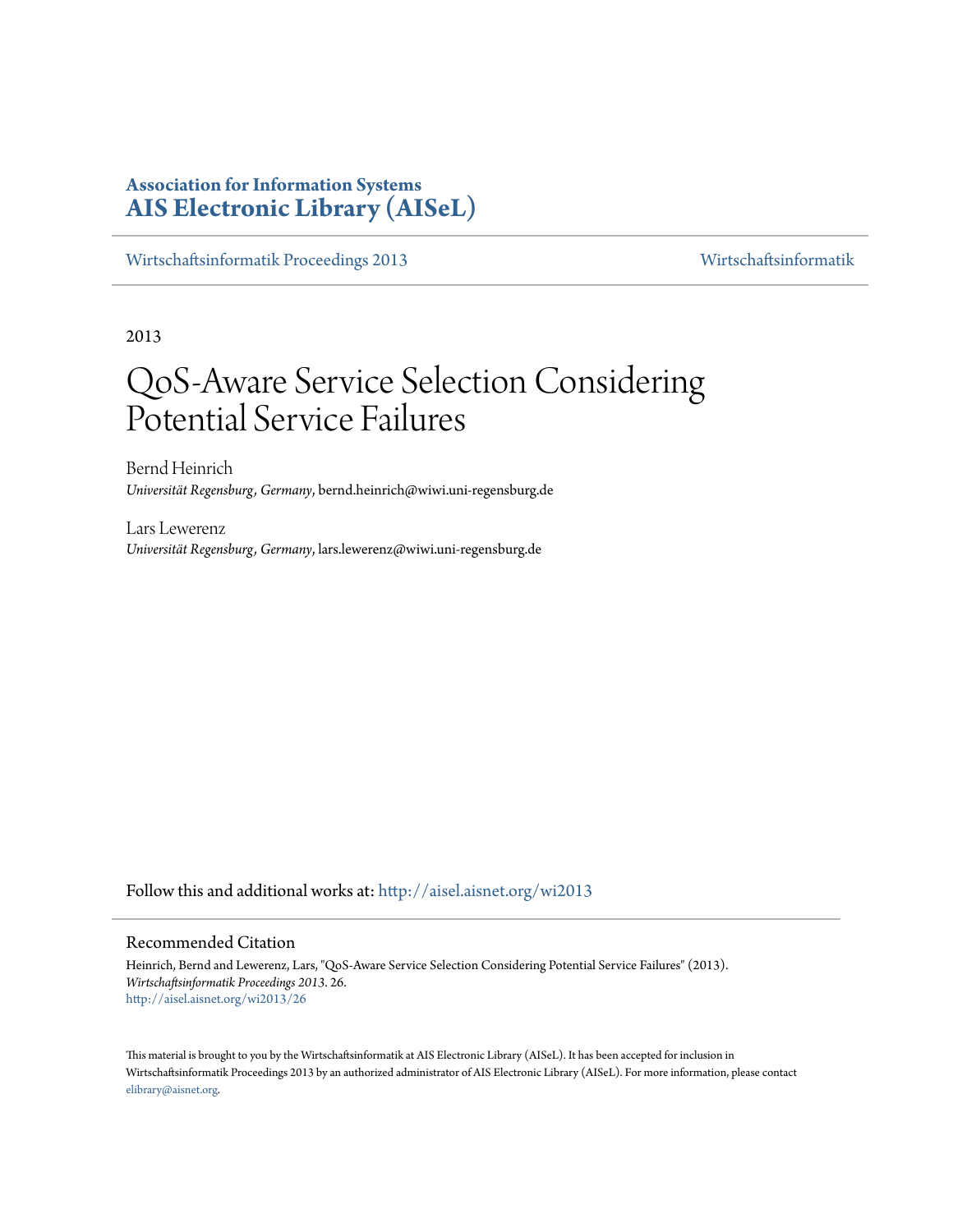## **QoS-Aware Service Selection Considering Potential Service Failures**

Bernd Heinrich and Lars Lewerenz

Universität Regensburg, Germany {Bernd.Heinrich, Lars.Lewerenz}@wiwi.uni-regensburg.de

**Abstract**. Nowadays, service compositions are increasingly used to execute business processes. During the execution of a service composition, a service failure leads to a necessary re-planning. Due to such runtime events, the ex-post realized Quality of Service (QoS) values and thus the realized utility of an executed service composition may be significantly lower than the ex-ante computed one. The presented paper examines how the consideration of the effects of potential service failures can be modeled for an ex-ante QoS-aware service selection using expected utilities. Furthermore, we analytically evaluate our approach and demonstrate its applicability by an example. By doing so, we show that considering the effects of potential service failures leads to substantial better decisions about the QoS-aware service selection.

**Keywords:** QoS-aware service selection, IT services, service failures

#### **1 Introduction**

Service oriented computing (SOC) was and still is one of the major research topics as well as a main driver for the software industry (cf. [1]) in the last years. The characteristics of SOC, loose coupling, dynamic binding, open standards, simplicity and security [2], create the possibility of flexible ad-hoc collaboration between two or more business partners [3]. Besides the use of a single service, multiple services can be composed to support the execution of business processes. As the services market enhances (e.g., [4], [5]), more and more services are offered by different providers which offer an equal or quite similar functionality [3] (e.g. webservices.seekda.com and programmableweb.com offer in the meantime over 30,000 web services with partly equal or similar functionality). Given such functional-equivalent services, nonfunctional criteria like execution price or availability of services (cf. [6]) become very relevant for selecting services.

The possibility of composing services brings greater flexibility for realizing a process. But gained flexibility is not without a cost. The price that has to be paid is in particular a greater complexity [7]. According to Yu and Lin [8] there are three main factors which are responsible for the greater complexity: (1) The large number of atomic services that may be available; (2) The different possibilities of integrating atomic services into a composed service; (3) Various performance requirements of an atomic

11<sup>th</sup> International Conference on Wirtschaftsinformatik,

 $27<sup>th</sup>$  February – 01<sup>st</sup> March 2013, Leipzig, Germany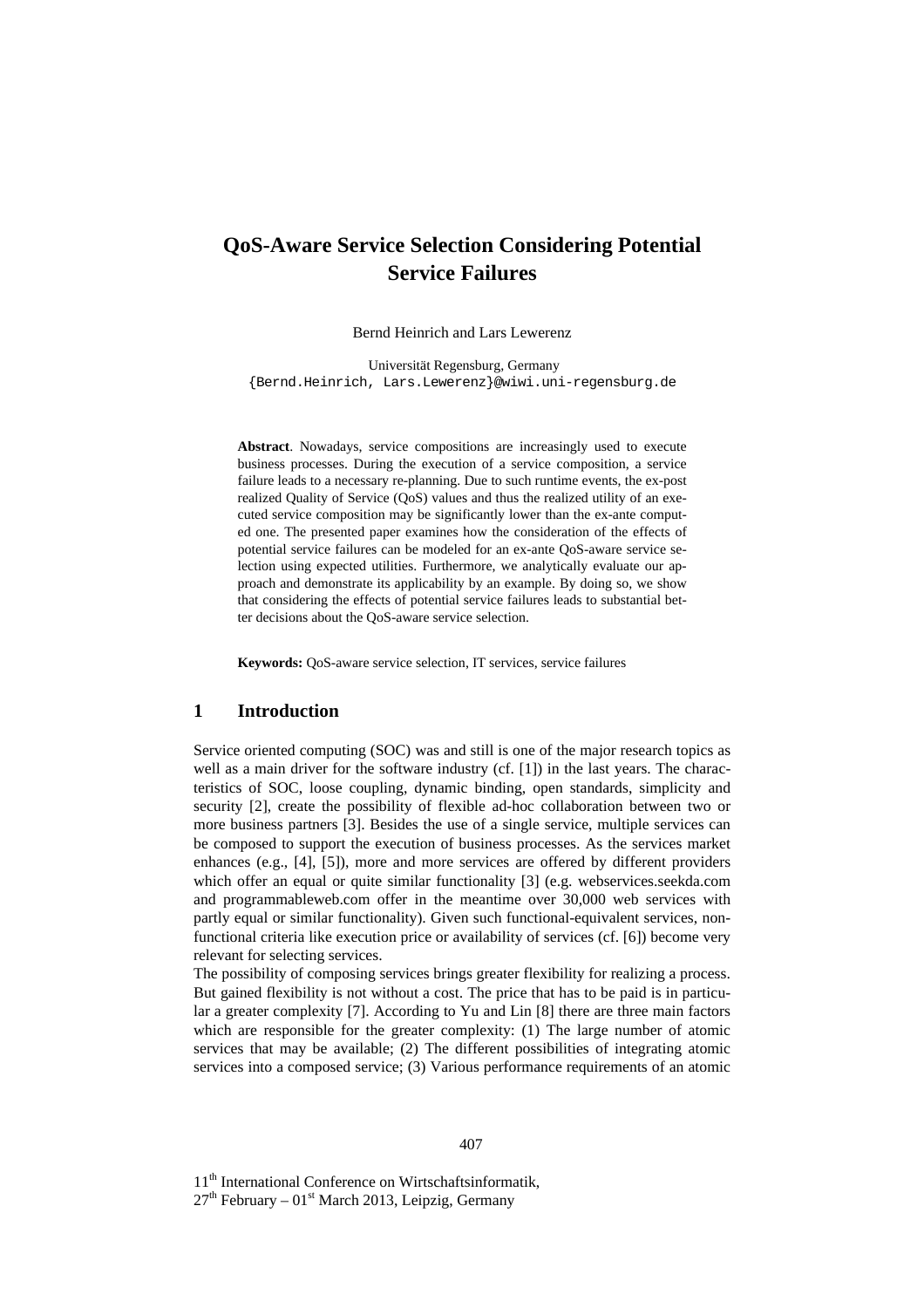as well as composed service. Scholars and practitioners (e.g., software companies like IBM) put great effort particularly on the third point. Especially from an economic point of view it is very interesting to know how single services (so called service candidates) can be selected and compiled to a service composition without violating given time or price requirements to name but a few. Service compositions meeting such requirements are called feasible solutions. Given a utility function of a user, one optimal service composition or more out of the set of feasible solutions can be determined by maximizing the utility value. To deal with this optimization problem suitable selection approaches are needed (cf. [6], [9–12]).

All of these approaches select ex-ante the optimal QoS-aware service composition, i.e. before executing the services and without considering the following aspects:

- 1. In case, an invoked service is not available during process runtime, a re-planning of the selected service composition is necessary ([6], [13], [14]). Due to such runtime events, the ex-post realized end-to-end QoS values and thus the realized utility of a service composition may (significantly) differ from the ex-ante computed ones [15]. This effect occurs, for instance, when a service fails and has to be replaced by another service having worse QoS values (e.g. in terms of execution price). However, existing approaches do not assess and take into account these effects of potential service failures in their *ex-ante determination* of the optimal QoSaware service composition.
- 2. As discussed in 1. a service composition needs to re-planned in case an invoked service is not available (cf. [14], [16]). Thereby, current approaches for selecting ex-ante the optimal service composition neglect to which extent such a re-planning effects the *feasibility* of different service compositions regarding the end-to-end QoS requirements (e.g. an upper limit regarding the end-to-end costs) of the process.
- 3. In case of a service failure it will take a certain time till the failure is noticed and compensated (comparable to time-to-repair [17–19]). This time interval is left unconsidered by current approaches, although it has a direct influence on the end-toend response time and thus on the utility of the affected service composition.
- 4. A re-planning of a service composition may cause a switch on an alternative service composition during the runtime [13], [20]. Thereby, losses could occur, in case services that have already been executed are not used in the alternative service composition again. As these losses directly influence the end-to-end QoS values and thus the utility of the service composition, they have to be considered within an optimization.

As a consequence of the aspects 1.-4. the ex-ante optimal QoS-aware service composition could significantly differ from the ex-post optimal one after the process execution, a feature that has to be considered within the selection problem. These reflections (cf. aspect 1.-4.) may be especially interesting for business processes with valuable output that are executed very often. An inferior selection made here can lead to a high loss of resources, such as time and money, during the process execution. Therefore, the research questions of this paper are as follows: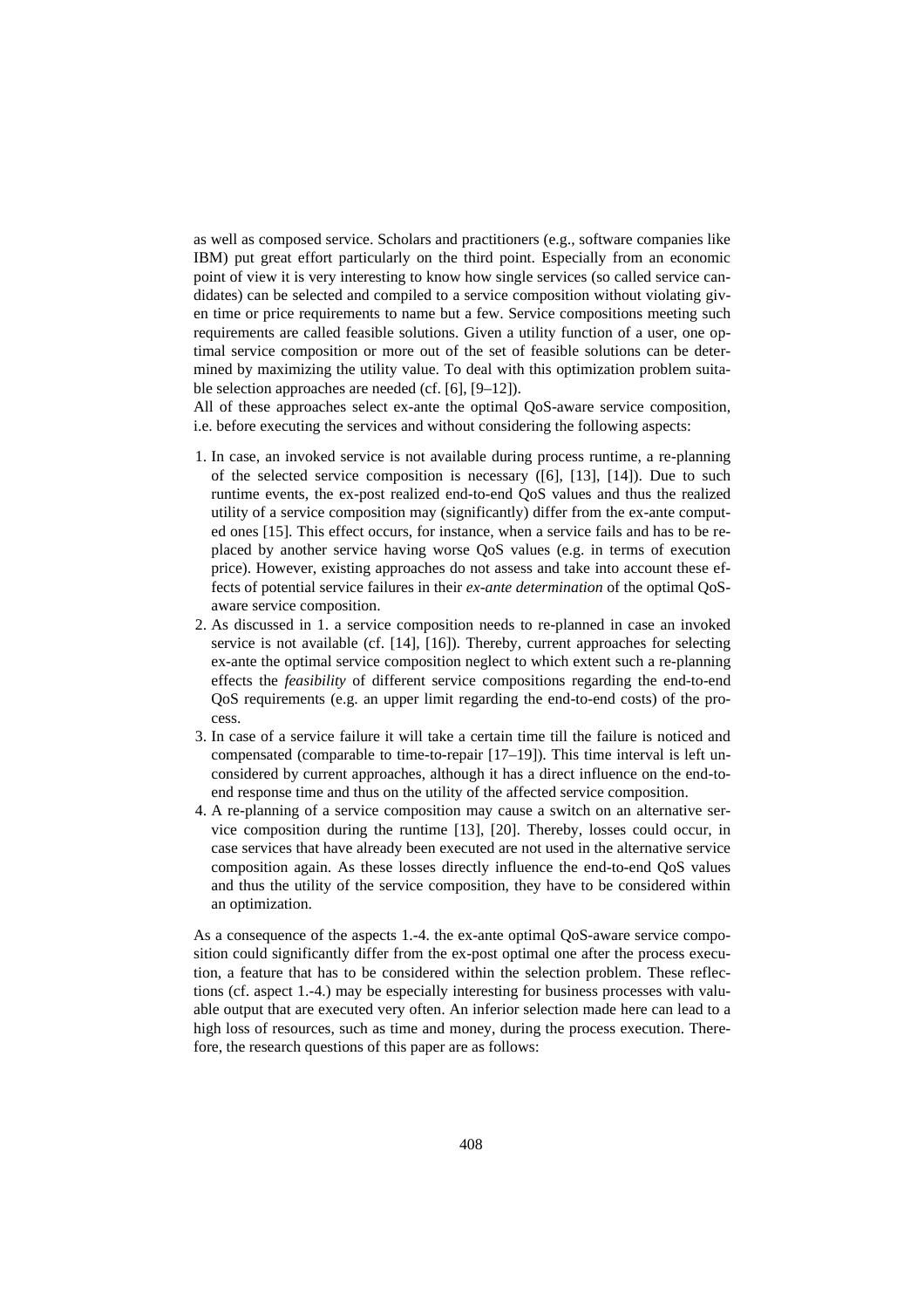How to design an ex-ante optimization approach for a QoS-aware service selection that can cope with the effects of potential service failures? Can this approach lead to a better decision about the optimal QoS-aware service selection?

In order to contribute to these questions, we structure the paper as follows: In the next section, the prior research concerning the QoS-aware service selection is discussed. Then, we introduce a running example that is used on the one hand to show how a QoS-aware service selection is done by current approaches and on the other hand for the evaluation of our approach later on. Afterwards, we present this approach to address the aspects 1.-4. The penultimate section is not only dedicated to an analytical evaluation of our approach. In addition, we demonstrate by an example its strength and benefit compared to existing approaches. Finally, the limitations, conclusion and an outlook on future research will be given.

### **2 Literature Review**

Several literature streams have already covered approaches for the QoS-aware service selection as well as re-planning approaches in case of a service failure. To ensure an overview over the existing literature we conducted a literature review according to Webster and Watson [21]. In a first step appropriate papers for our research were ascertained. Therefore, we used the TOP 30 journals of the ranking of the Association of Information Systems (including several IEEE and ACM journals) as well as the ICIS and ECIS conference papers as the basis of our review. The journals were searched for suitable papers with the terms: service selection, service composition, composite service, QoS-aware service, end-to-end QoS service, service re-planning, service re-binding, QoS-aware re-binding. In the second step we reviewed the citations of the identified papers in order to determine further papers. Finally, we used Google Scholar to find papers citing the key papers identified in the previous steps. Thereby, we obtained 426 papers. First we read the titles and abstracts. We considered an article relevant, if the main contribution of the article described an approach for a QoS-aware service composition indeed. After this review 72 papers were included. To further contain relevant papers, we read the articles in detail and selected only those of them, which were concerned with the topics of availability, service failure and the possible effects resulting from service failure (cf. aspect 1.-4.). Finally, due to the length restriction of the paper at hand, we selected at least one representative article for each identified selection or re-planning approach.

An overview over these approaches can be seen in Table 1 (see appendix). We briefly discuss in the following the works dealing with an optimal QoS-aware service selection. Afterwards four selected papers offering approaches for a re-planning are presented. For the determination of the optimal QoS-aware service composition [6], [22] proposed a global optimization approach by applying the method of integer programming. They maximize a given utility function under adherence of specific QoS requirements. Focusing on the same objective, Ardagna and Pernici [10] propose the method of mixed integer programming. Wan et al. [23] applied a branch and bound algorithm as well as a divide-and-conquer algorithm that separates the service compo-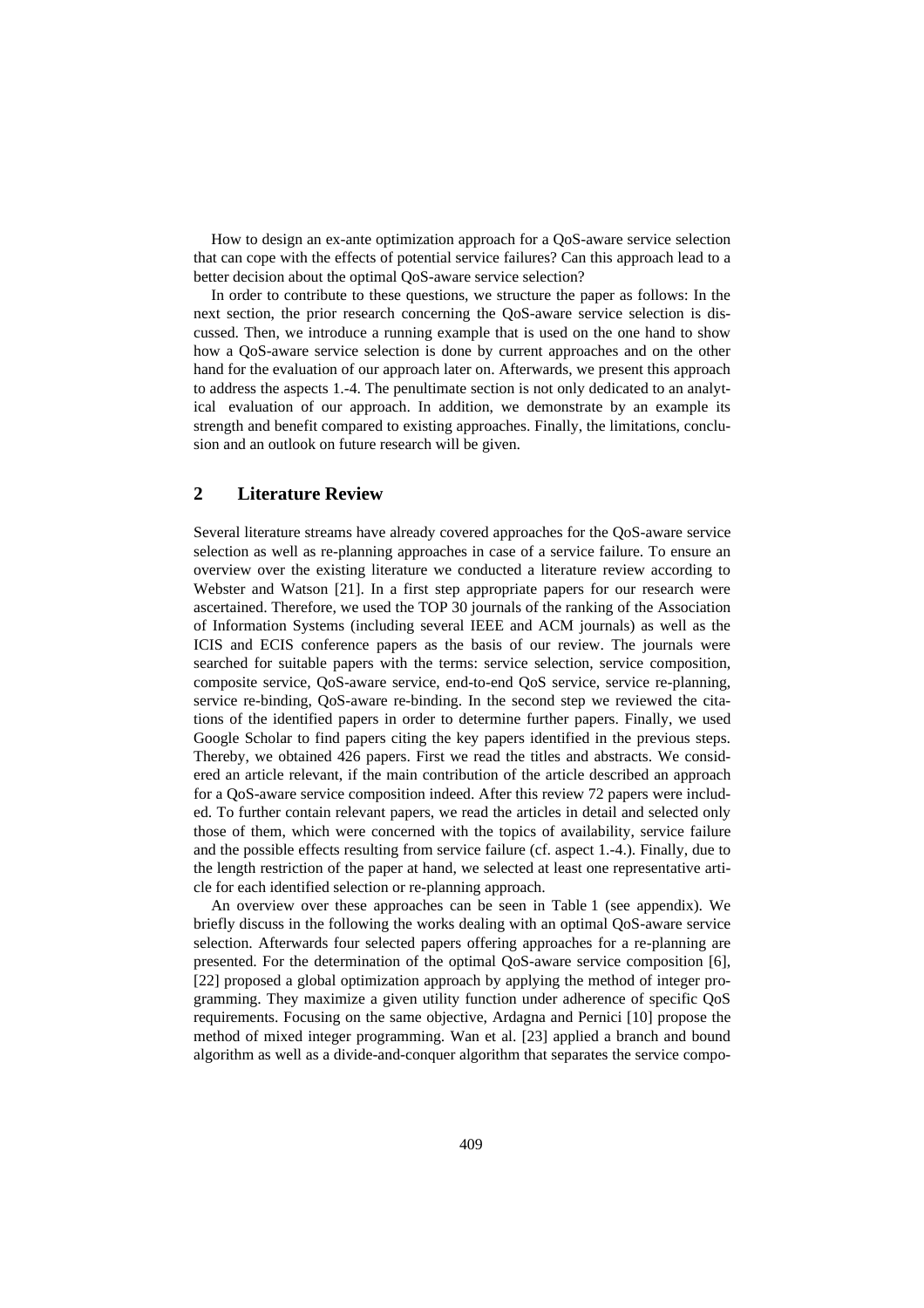sition in smaller segments which are then being optimized. Yu et al. [9] offer two approaches to address the selection problem. The first approach (BBPL) is for a multiple choice multiple dimension knapsack problem (MCKP) and is based upon a branch and bound algorithm. In an earlier work Yu et al. [7] also applied the method of dynamic programming to solve the MCKP. The second approach (MCSP) is based upon a graph constrained optimum path model which finds the optimal path in a service candidate graph according to a utility function. As a heuristic, a frequently applied approach are genetic algorithms (cf. [11], [15], [24], [25]). Thereby, a fitness function of a population (service composition of randomly selected service candidates) is maximized through the construction of several follow-up generations that can be created through the methods of mutation, crossover or selection. This procedure is repeated, until a defined termination condition is fulfilled. In contrast to the use of genetic algorithms as a heuristic, Berbner et al. [3] applied the method of mixed integer programming and improve the gained solution with the help of two meta heuristics called H2\_SWAP and H3\_SIM\_ANNEAL (based upon simulated annealing). Yu et al. [9] provide a quite similar procedure in their heuristic approach WS\_HEU by improving a feasible solution in two further steps. Yang et al. [26] use a genetic algorithm to determine the input parameters for the ant colony algorithm and use the latter algorithm then to optimize the service composition.

Besides this, several approaches have been developed concerning a re-planning *during the runtime* of a service composition. Lin et al. [13], [27] try to repair the service composition by exchanging the service candidate that has failed. They iteratively expand the number of service candidates that are exchanged, starting from the faulty one, till a feasible solution is found or the service composition needs to be terminated if a) no feasible solution is available or b) the re-planning region is too big (e.g. defined as the maximum percentage of services to be repaired; Lin et al.[13]). Berbner et al. [14] optimize the unexecuted part of the service composition after every single service invocation. This procedure ensures that the service composition stays feasible, valid and optimal during its execution. Contrary to this approach, Canfora et al. [15] monitor the realized QoS values and decide based on a local and global threshold whether to re-plan the current service composition, rather than re-optimizing after every service invocation as [14].

To sum up: In all of the above discussed *selection approaches* a utility function is optimized subject to given end-to-end QoS requirements. Thereby, the availability of a service candidate is considered by a single QoS attribute (cf. Table 1 in the appendix) which is used in combination with the other QoS attributes to determine the utility of a service candidate resp. the entire service composition. However, the effects (cf. aspects 1.-4.) resulting from a potential failure of a service candidate (i.e. the effects in case a service candidate is actually not available) are left unconsidered. In this context, the availability of a service could be determined in several ways. One possibility are service providers which often offer performance reports about their offered services (cf. [28]). In addition, service intermediaries like programmableweb.com offer monitoring tools [29] that allow the user to monitor the availability of any provided service. Besides these possibilities, many service management software tools (e.g. IBM's WebSphere Integration Developer) offer the possibility to track and monitor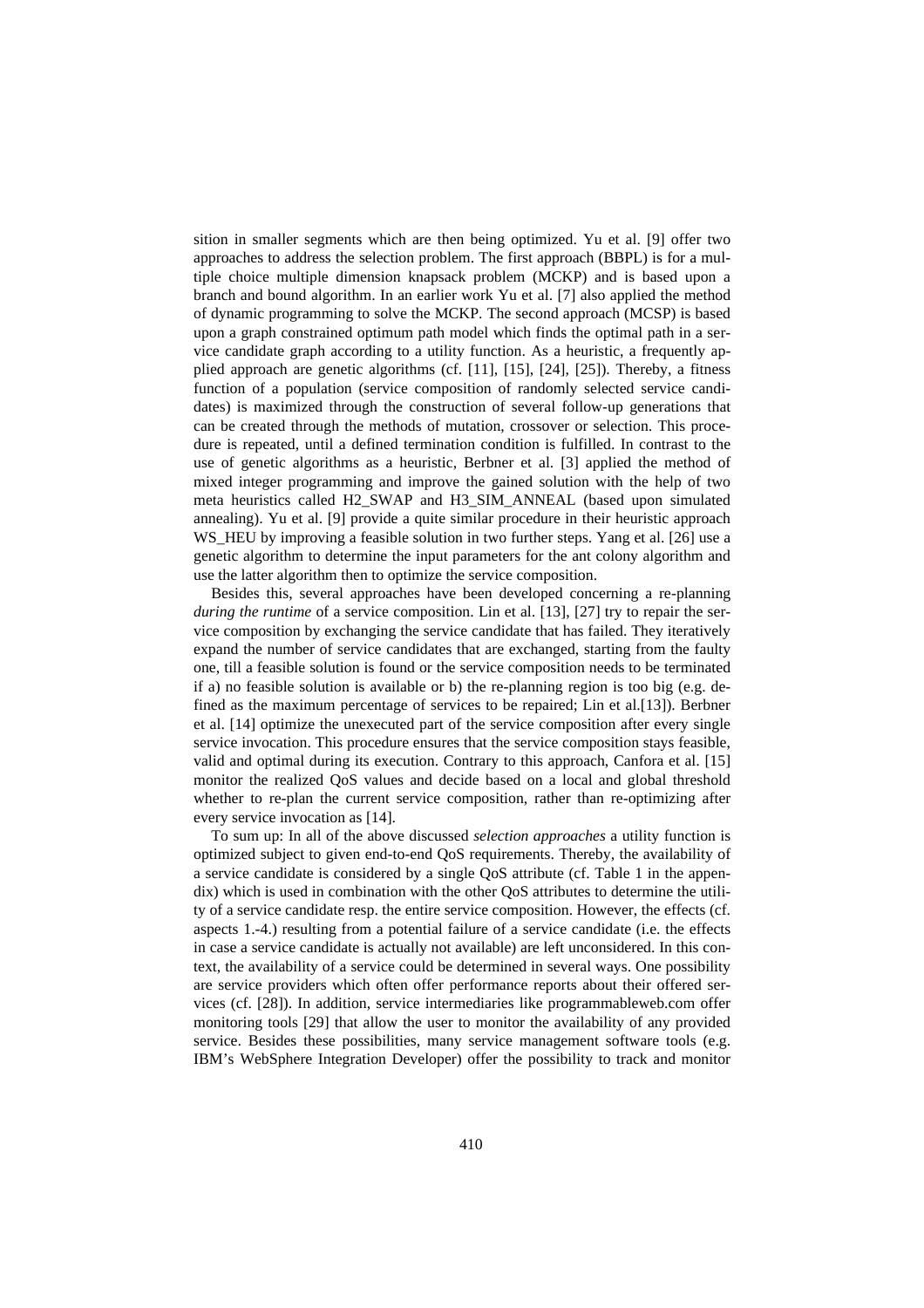QoS values like the availability probability. In this case, not only external services, but also intra-company services can be monitored resp. their availability probability can be determined.

Furthermore, current *re-planning approaches* leave the time interval till a failure of a service is noticed and compensated unconsidered (so called time-to-repair). The same holds for losses that can occur e.g. when, after a re-planning, services that have already been executed are not used in the new service composition anymore. As losses and the time-to-repair have a direct influence on the end-to-end QoS values of the service composition and thus on their utility, they need to be considered within a replanning as well. In the following, we introduce a running example to illustrate these effects and our approach.

### **3 Running Example (cf. also [9])**

In the running example the following service classes  $S_I$  to  $S_6$  (see Figure 1. in the appendix) each with different service candidates (e.g.  $s_{11}$  and  $s_{12}$  for class  $S_1$ ) are given. In total, there are four possible paths (*S1-S2-S3-S4; S1-S2-S6; S5-S2-S3-S4; S5- S2-S6*; each starting with the source node  $V_s$  and ending with the sink node  $V_d$ ) how the service composition and thus the process can be executed. The corresponding service candidates of each service class *S1* to *S6* with their QoS values are given in Table 2 (see appendix). All in all there are 54 *possible* service compositions that can be defined (cf. [9]). In contrast to these *possible* service compositions the number of the *feasible* service compositions depends on the end-to-end QoS requirements which are given by: end-to-end response time *T*≤600, end-to-end costs *C*≤250 and end-toend availability *A*≥0.85. Moreover, to evaluate which of the feasible service composition is the optimal one [9] use a utility function *U*, which is defined as follows:

$$
U(s_{ij}) = \sum_{\alpha=1}^{x} \omega_{\alpha} * \left( \frac{q_{ij}^{\alpha} - \mu^{\alpha}}{\sigma^{\alpha}} \right) + \sum_{\beta=1}^{y} \omega_{\beta} * \left( 1 - \frac{q_{ij}^{\beta} - \mu^{\beta}}{\sigma^{\beta}} \right)
$$
(1)

Considering the utility function *U*, there are *x* QoS attributes (with  $\alpha = I \dots x$ ) that will be maximized (e.g. the availability) and *y* QoS attributes (with *β=1…y*) which will be minimized (e.g. the response time).  $q_{ij}$  is a QoS vector for each service candidate  $s_{ij}$ .  $\mu$ and *σ* are the mean and standard deviation for each QoS attribute, considering the QoS values of all service candidates  $s_{ij}$  in service classes  $S_i$ . The user can set up preferences  $(\omega_{\alpha}, \omega_{\beta})$  for each QoS attribute, where  $(0 < \omega_{\alpha}, \omega_{\beta} < 1)$  and  $\sum_{\alpha=1}^{x} w_{\alpha} + \sum_{\beta=1}^{y} w_{\beta}$ 

holds. In our example, the response time got the highest preference with a value of 0.5, followed by the costs with 0.4 and the availability 0.1.

Given that selection problem, we search for the optimal QoS-aware service composition provided by any of the existing (*analytical)* approaches (cf. Table 1 in the appendix). Without loss of generality, we selected for that task the MCSP approach proposed by [9]. A reason why this approach was chosen is that it can easily be implemented, since [9] offer a pseudo code for MCSP in their paper. Using this approach for ex-ante optimization, *nine feasible* service compositions were determined.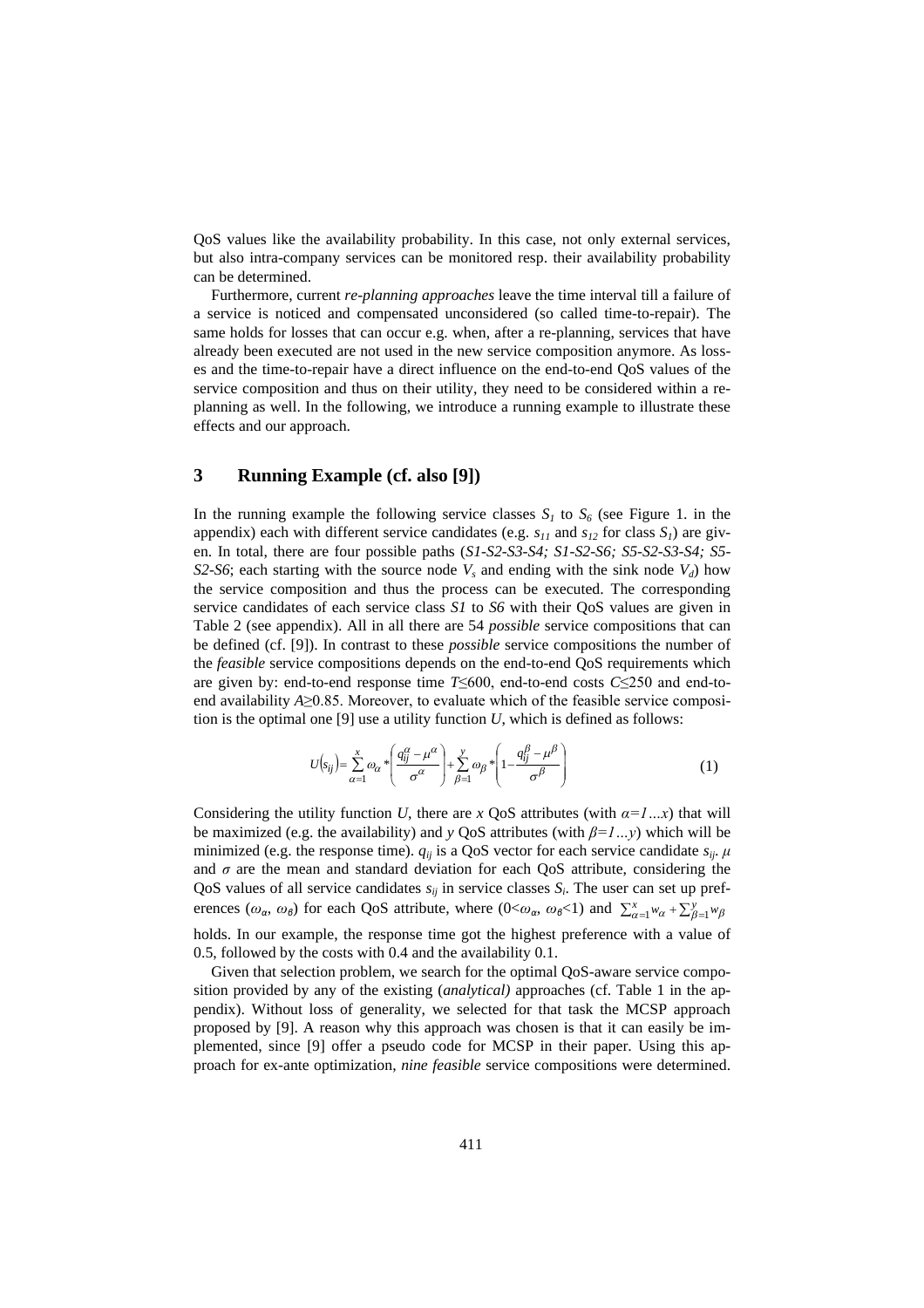Out of these feasible solutions, the optimal service composition that was found is *s11*  $s_{21}$ - $s_{32}$ - $s_{42}$  with a response time of 560, costs of 225, availability of 0.895.

As discussed above, the effects resulting from a potential failure of a service candidate (cf. aspects 1.-4.) are left unconsidered so far. More precisely: Let us suppose two invoked service candidates  $s_{11}$  and  $s_{21}$  for the service classes  $S_1$  and  $S_2$  that possess the same probability of availability. In case service candidate *s<sup>11</sup>* fails, a substitute service candidate  $s_{12}$  is available but with really worse QoS values. Opposed to that, if service candidate  $s_{21}$  fails, a substitute service candidate  $s_{22}$  is also available that has nearly the same QoS values as service candidate *s21*. In other words, although both service candidates  $s_{11}$  and  $s_{12}$  are evaluated equally regarding the probability of availability, significantly different QoS values will be realized in case of their particular failure. The reason is the characteristic of the QoS attribute availability, as it got the ability to change the realization of the other end-to-end QoS values and thus the utility of a service composition as a consequence of a service failure. However, if the availability of a service candidate is only treated as a QoS attribute and thus the availability of a service composition is only optimized subject to a given end-to-end QoS requirement, the effects caused by a potential service failure are neglected.

Furthermore, the violation of the end-to-end QoS requirements may be another effect of a service failure. More precisely: Given two feasible service compositions *s11 s21-s31-s<sup>41</sup>* and *s12-s22-s32-s42*. Furthermore, we suppose that the service composition *s11-s21-s31-s<sup>42</sup>* nearly exceeds the end-to-end QoS requirement response time, but is still feasible as said before. Now during the runtime of the service composition *s11-s21*  $s_{31}$ -s<sub>41</sub> the service candidate  $s_{41}$  fails and should be replaced by the service candidate *s42*. However, this is not feasible anymore, as realizing the QoS values of service candidate *s<sup>42</sup>* after the execution of *s11-s21-s<sup>31</sup>* would violate the end-to-end QoS requirements. The outcome would be a premature termination of the invoked service composition. Therefore, it can be reasonable to initially select the service composition *s12*  $s_{22}$ *-s*<sub>32</sub>*-s*<sub>42</sub> even if the utility is smaller than the one of the service composition  $s_{11}$ -s<sub>21</sub> $s_{31}$ -s<sub>41</sub> as illustrated in the example. Otherwise this may lead to a loss of resources (e.g. time and money). Thus a special treatment of the QoS availability is again important within an optimization approach to avoid the waste of these resources.

## **4 An Approach Considering the Effects of Potential Service Failures**

The idea of our approach is to consider the effects of potential service failures within the *ex-ante* selection of the optimal QoS-aware service composition, i.e. before *executing* this composition. On the one hand, the effects can be determined by calculating an expected utility for service compositions using the probability of availability for each of their included service candidates. On the other hand, it is also analyzed in case of a potential service failure whether alternative service compositions violate the given end-to-end requirements and are thus not feasible to continue the interrupted service composition. As a result, the so calculated end-to-end QoS values as well as the expected utility contain the effects of potential service failure (cf. aspect 1.-4.).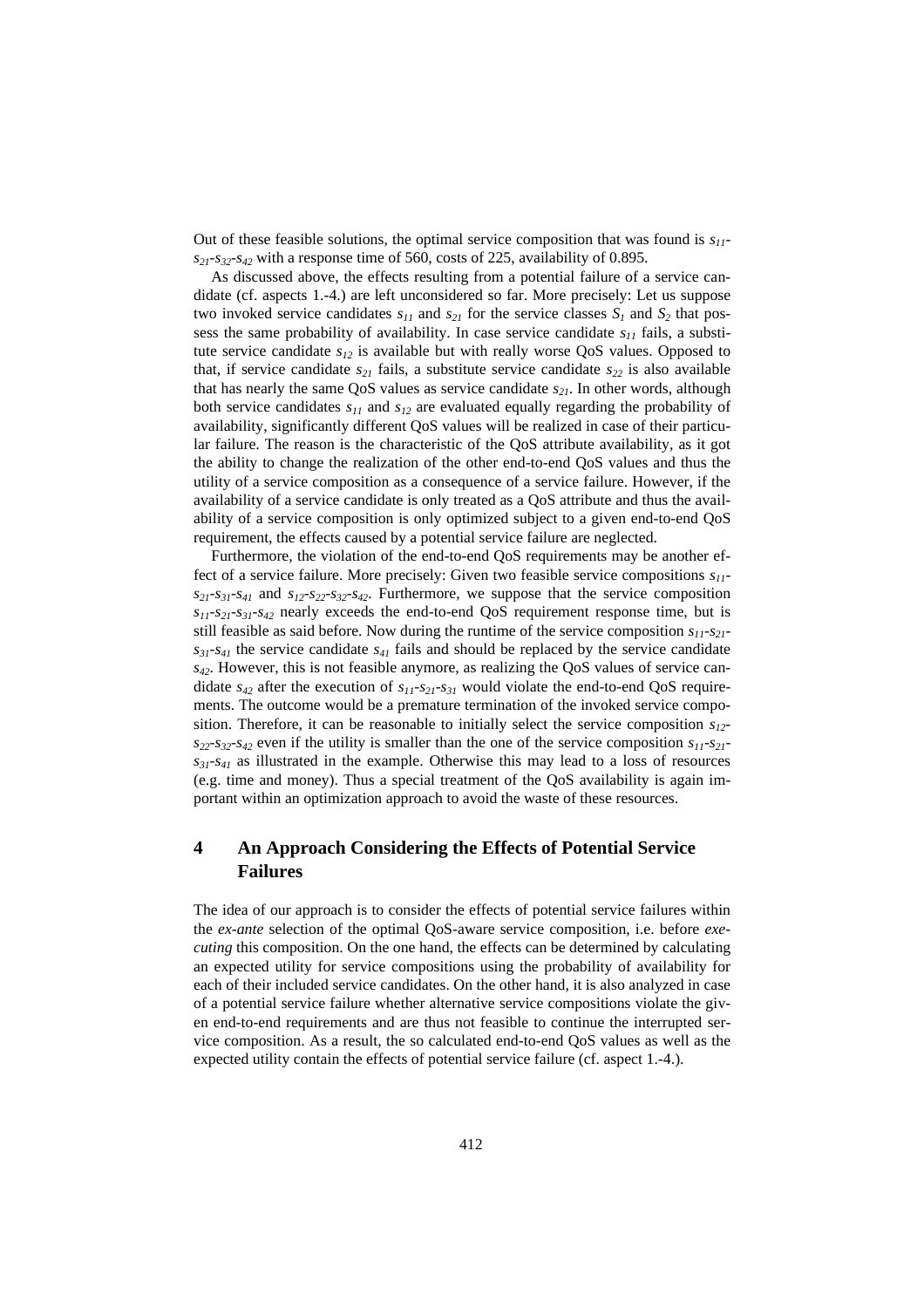For the setup of the approach, we use the following notation (according to [6], [9]).

**Table 3.** Notation

| $S_i$            | Service class $S_i$ that includes all services candidates $s_{ii}$ that implements the action i (with i=1 to I) of the considered<br>service composition $SC$                                                                                                                                                     |
|------------------|-------------------------------------------------------------------------------------------------------------------------------------------------------------------------------------------------------------------------------------------------------------------------------------------------------------------|
| $S_{ij}$         | Service candidate $s_{ii}$ (with $j=1$ to $J_i$ $\forall i$ ) for the service class $S_i$ with $x_{ii} = 1$ if the service candidate $s_{ii}$ is selected for<br>class $S_i$ and $x_{ii} = 0$ otherwise                                                                                                           |
| $q_{ii}$         | QoS vector for each service candidate $s_{ij} * q_{ij} = [q_{ij}^1, , q_{ij}^N]$ including the single value for each QoS attribute<br><i>n</i> with $n = 1$ to N (excluding the QoS attribute 'availability')                                                                                                     |
| Q                | Global (end-to-end) QoS requirements vector $Q = [Q^1, , Q^N]$ for a service composition including the single require-<br>ments O <sup>N</sup> for each QoS attribute <i>n</i> with $n = 1$ to N                                                                                                                  |
| $p_{ij}$         | Probability $p_{ii}$ of failure of a certain service candidate $s_{ii}$ (representing the QoS attribute 'availability')                                                                                                                                                                                           |
| U                | Utility function for a risk neutral decision maker to calculate the utility $U(s_{ii})$ for a single service candidate $s_{ii}$ based on<br>its QoS vector $q_{ii}$                                                                                                                                               |
| $E^R(U(s_{ii}))$ | Expected utility for a single service candidate $s_{ij}$ based on its QoS vector $q_{ij}$ as well as considering the effects of a<br>potential failure of service candidate $s_{ii}$ (here, the indexation R symbolize the re-planning necessary after a potential<br>failure of the service candidate $s_{ii}$ ) |
| $\Phi_n$         | An aggregation function $\Phi_n$ for each QoS attribute <i>n</i> in order to aggregate the QoS values $q_{ii}^n$ of each service<br>candidate $s_{ii}$ included by the considered service composition                                                                                                             |

Given that notation, our optimization problem is specified as follows (according to [9]):

$$
\arg \max_{sc} \sum_{sj_i \in S_i} E^R(U(s_{ij}))^* x_{ij} \forall s_i \in SC
$$
  
Subject to:  $\phi_n \Big( q_{ij}^n * x_{ij}, \forall i, j \Big) \le Q^n \quad \forall n = 1, ..., N$   

$$
\sum_{sj_i \in S_i} x_{ij} \ge 1 \text{ with } x_{ij} \in \{0, 1\}; \forall s_i \in SC
$$
 (2)

For each service classes  $S_i$  of the considered service composition  $SC$ , the optimization problem must select at least one service candidate  $s_{ij}$  (where  $x_{ij}$  is set to 1 if the service candidate  $s_{ij}$  is selected for class  $S_i$  and 0 otherwise) so that the expected utility  $E^{R}(U(s_{ij}))$  for all selected service candidates  $s_{ij}$  (with  $s_{ij} \in S_i$ ) is maximized subject to the given end-to-end QoS requirements *Q*. This optimization has to be done for all service composition *SC* where the argument of the maximum selects the service composition for which the utility attains its maximum value. Based on the optimization problem in (2) the challenge for our approach is to determine the expected utility  $E^{R}(U(s_{ij}))$  that considers the effects resulting from the potential failure of the service candidate *sij*. Considering potential failures means that in a first step a service candidate  $s_{ij}$  is performed only with a probability of  $(1-p_{ij})$  where  $p_{ij}$  represents the probability of failure (this probability is easy to compute based on the probability that the service candidate  $s_{ij}$  is available (cf. [6], [7], [9], [15])). Thus, the utility  $U(s_{ij})$  – in case the service candidate  $s_{ij}$  is available – is weighted with the factor  $(1-p_{ij})$  and taken into account when determining the expected utility  $E^{R}(U(s_{ij}))$  (cf. term (3)). In a second step, it is necessary to reflect the options that may be available in case of a replanning, i.e. if a service candidate  $s_{ij}$  fails with a probability  $p_{ij}$ . The following options are conceivable: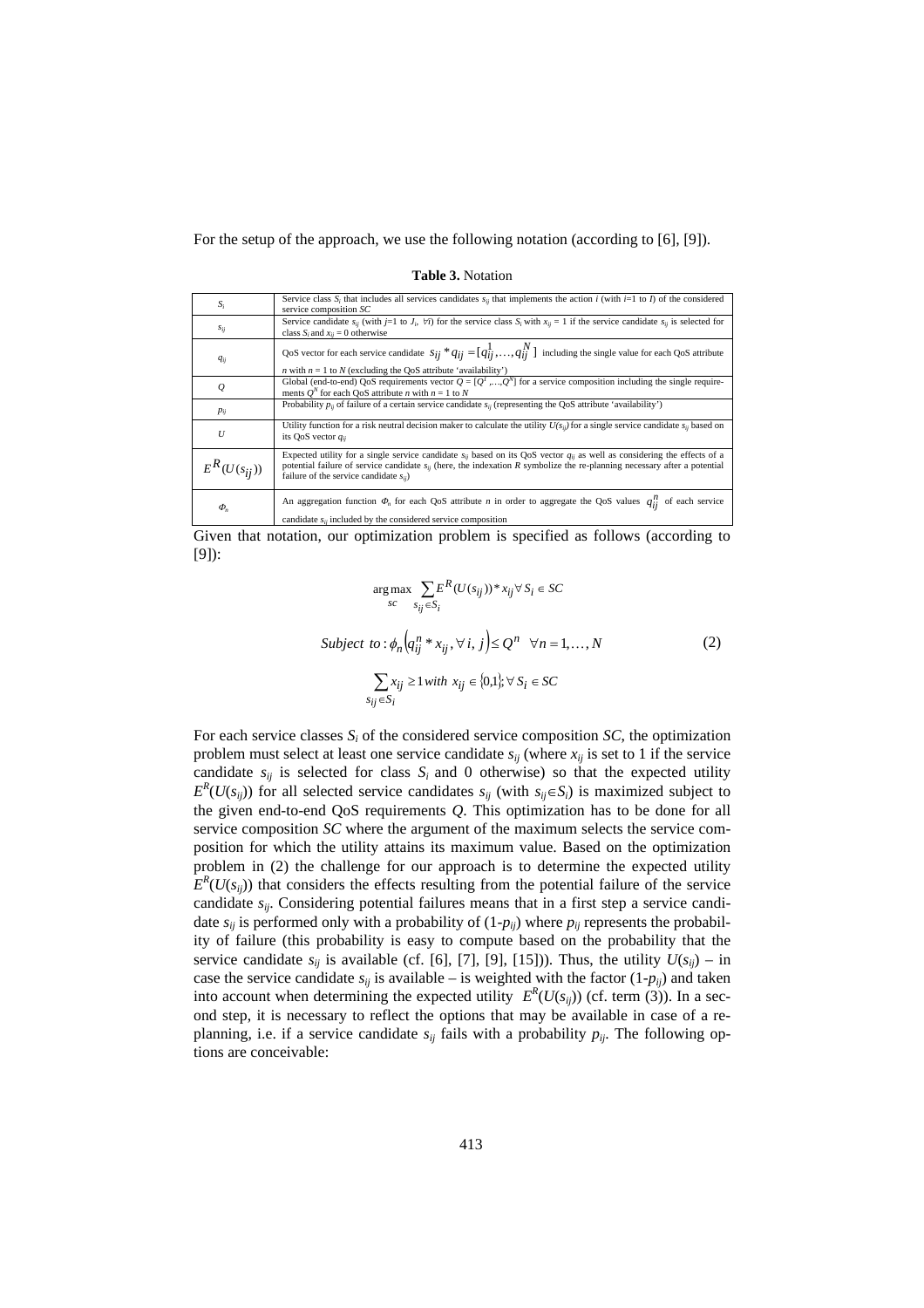- 1. Select the next best service candidate  $s_{ij}$  from service class  $S_i$  according to its expected utility and which is feasible subject to the end-to-end QoS requirements.
- 2. Select the next best alternative service composition according to its expected utility avoiding the service class  $S_i$  and which is feasible subject to the end-to-end  $QoS$ requirements. The selection of an alternative service composition may be reasonable, for instance, if all other feasible service candidate *sij'* of the same service class  $S_i$  as the faulty service candidate  $s_{ij}$  have worse QoS values.
- 3. Termination of the process execution, if no alternative and feasible service composition exists that allows continuing the interrupted service composition execution subject to the end-to-end QoS requirements.

The utility for each option i. to iii. needs to be calculated in order to evaluate which of the options i. till iii. creates the highest expected utility. For a better understanding, this is illustrated with the help of Figure 4 referring to the running example above.

For instance, focusing on the service candidate *s<sup>11</sup>* (red ellipse) we calculate the corresponding expected utility for each option i. till iii. Option i. is illustrated with the blue line, meaning that in the service class  $S_I$  the next best service candidate  $S_{I2}$  is taken into account regarding its expected utility value (in our example there is only one alternative service candidate). Note that due to the substitution of  $s_{11}$  through  $s_{12}$ the optimal service candidates for the upcoming service classes have also changed (cf. initial service composition  $s_{11}$ *-s*<sub>21</sub>*-s*<sub>31</sub>*-s*<sub>41</sub> vs. re-planned service composition  $s_{12}$ *-s*<sub>21</sub>*s61*). Option ii. is illustrated with the orange line, meaning that the next best service composition  $s_{51}$ - $s_{23}$ - $s_{62}$  avoiding the service class  $S_I$  is considered.



**Fig. 2.** Re-planning options i. to ii. in case of a potential failure of service candidate *s<sup>11</sup>*

ad 1. Considering option i., the corresponding expected utility for each service candidate within the same service class Si of the faulty service candidate sij needs to be calculated. The service candidate sij' which creates the highest expected utility among all other service candidates is selected. In doing so it is necessary to consider that due to the substitution of service candidate sij with another service candidate of service class Si, the optimal service candidates of upcoming service classes within the corresponding service composition can change (cf. example). In particular this is caused by a different load of the requirements by service candidate sij compared to other service candidates of service class Si. Moreover, time delays till the failure is noticed and compensated (time-to-repair) needs to be considered within option i). For instance, the expected value of the time interval until a failure of a service candidate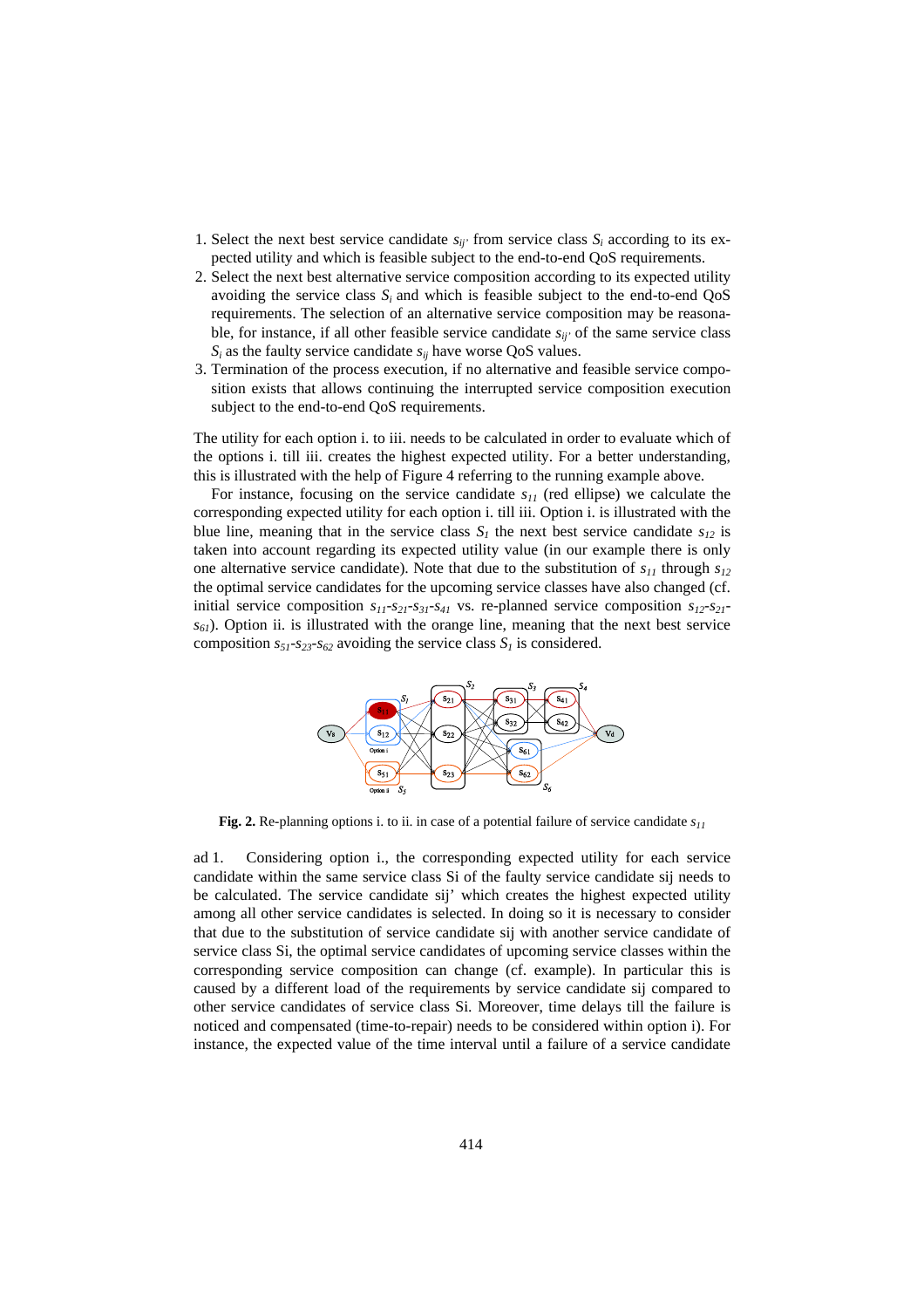is noticed can be defined as tij/21 (with tij representing the response time of a service candidate sij). In this case, the time interval has to be added to the end-to-end response time of the re-planned service composition.

ad 2. Here, the corresponding expected utility of an alternative feasible service composition needs to be calculated. Thereby, the service candidates of the current service composition that have already been executed before the service candidate  $s_{ii}$ fails need to be considered. Losses will occur if these services that have already been executed are not considered in the alternative service composition. The calculation of losses is handled as follows: First, the QoS values of the service candidates that have already been executed are aggregated and considered within the end-to-end QoS values. Then, the QoS values of the already executed service candidates are changed as follows: The values of the response time and the costs are set to zero. This procedure prevents a double calculation of the QoS values if the service candidates are to be used in the alternative service composition again. If the already executed service candidates are not part of the alternative service composition, their response time and the costs are already considered within the end-to-end QoS values, thus they constitute losses.

Example: Given that after a re-planning of the service composition  $s_{11}$ - $s_{21}$ - $s_{31}$ - $s_{42}$ (failure of service candidate  $s_{42}$ ), the service composition  $s_{11}$ - $s_{21}$ - $s_{61}$  (option ii.) is selected as the next best one. Then, the QoS values of the service candidate *s<sup>31</sup>* create losses, as it is not selected for the alternative service composition again. In addition, the time delay till a failure of a service candidate  $s_{ij}$  is notices and compensated needs also to be considered within option ii. as well (see option i.).

ad 3. Here, the corresponding (penal-)cost for a general termination of the service composition needs to be appointed (e.g. data loss as a result of a process termination caused by a service failure [30]). Therefore, the (penal-) costs will be added to the end-to-end costs of the interrupted service composition and the corresponding (dis)utility is calculated.

The expected utility of each option i. to iii. can be determined under the consideration of already calculated feasible service compositions which avoids multiple calculations. After the calculation of the options i. to iii., the option which creates the highest expected utility, which we note as  $E^{R^*}(\ldots)$ , will be selected.

More precisely, in case of the service candidate  $s_{ij}$  this expected utility  $E^{R^*}(\ldots)$ must be multiplied with the probability of failure  $p_{ij}$ , whereas the utility  $U(s_{ij})^2$  (in case the service candidate  $s_{ij}$  does not fail) must be multiplied with  $(1-p_{ij})$ . Hence, the expected utility  $E_{ij}^R(...)$  considering a potential failure of the service candidate  $s_{ij}$  is at first given by:

$$
E_{ij}^{R}(...) = U_{ij}(...)^{*}(1-p_{ij}) + E^{R^{*}}(...)^{*} p_{ij}
$$
 (3)

-

<sup>&</sup>lt;sup>1</sup> Supposing a uniform distribution with a time interval of 0 to  $t_{ij}$  till the failure of the service candidate is noticed, the expected value of the time interval is given by  $t_{ii}/2$ .

<sup>&</sup>lt;sup>2</sup> The utility  $U(s_{ij})$  constitutes not an expected utility, as it is known under certainty which utility value will be realized if the service candidate *sij* does not fail.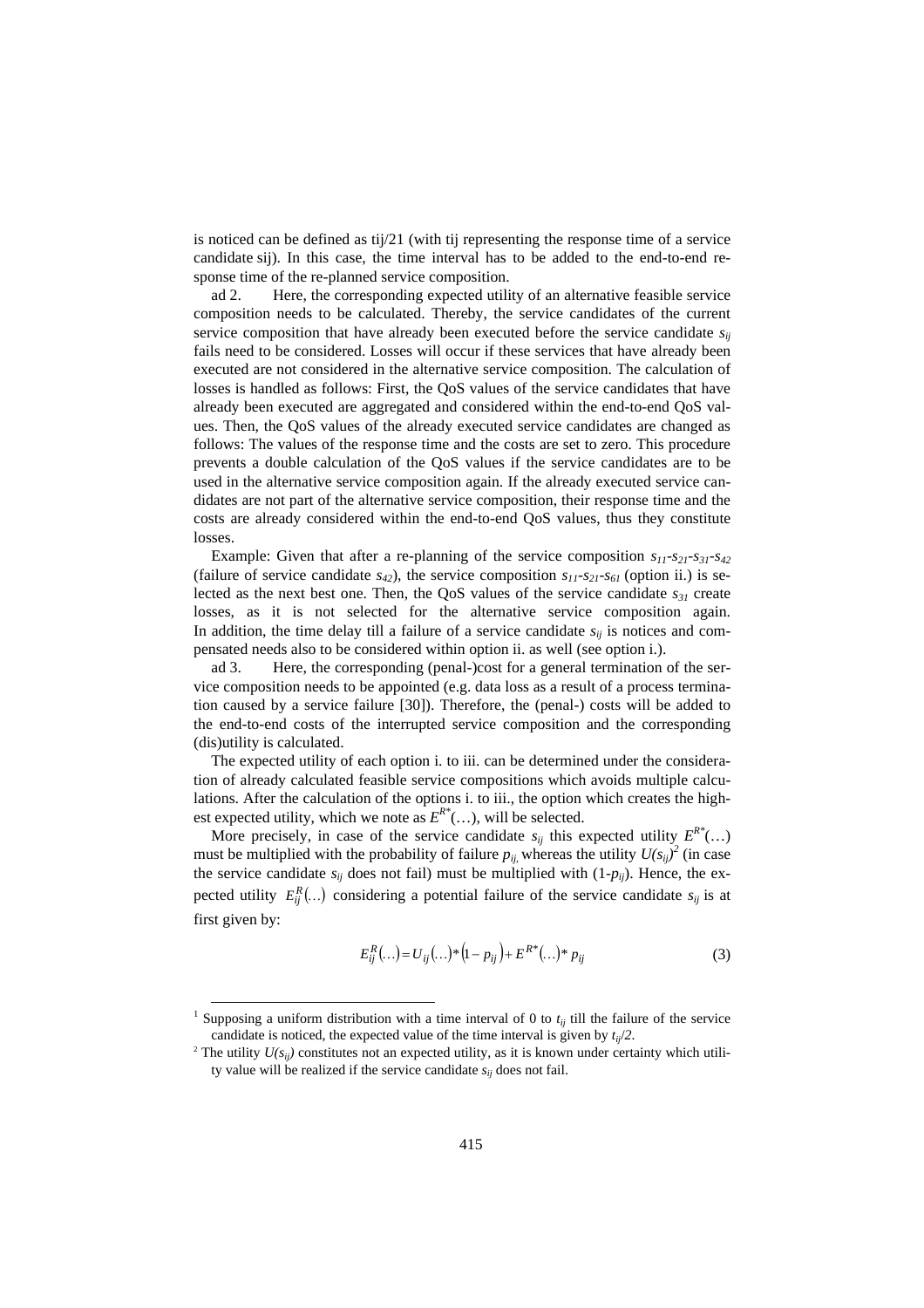Moreover, in case the option i. is chosen, meaning that the previous service candidate  $s_{ij}$  will be substituted with the service candidate  $s_{ij}$ : then,  $U^{R^*}(\ldots)$  denotes the utility for service candidate  $s_{ij}$  that will be realized in case service candidate  $s_{ij}$  fails but service candidate  $s_{ij}$  not. Thus, this utility has to be multiplied with  $p_{ij}$  and  $(1-p_{ij})$ . However, the potential failure of service candidate *sij'* needs to be considered in a next step as well. Hence, a reanalysis of the named options i. to iii. has to be done, but now with the difference that the potential failure of the service candidate  $s_{ii'}$  will be considered. Again, the option i. to iii. that creates the highest expected utility, which we note as  $E^{RR*}$  (...), will be selected. Hence, the expected utility considering a potential failure of the service candidate  $s_{ij}$  is at first given by:

$$
E_{ij}^{R}(...) = U_{ij}(...)^{*}(1-p_{ij}) + U^{R^{*}}(...)^{*} p_{ij} {}^{*}(1-p_{ij}) + E^{RR^{*}}(...)^{*} p_{ij} {}^{*} p_{ij'} \tag{4}
$$

The term (4) is the iterative extension of term (3) by the consideration of a potential failure of service candidate *sij'*. These extension can be done till option iii. is triggered, meaning the process execution is terminated. For option ii., the calculations for the term (3) can be iteratively extended in the same way as it was done for the calculations in option i. shown in term (4). Obviously, these extensions for option i. and ii. terminate, as both the number of alternatives of next best service candidates resp. and the number of feasible service compositions subject to the end-to-end QoS requirements are limited. Based on the expected utility  $E_{ij}^R(...)$  in term (4) each service can-

didate and thus each sequential service composition can be evaluated to select the optimal QoS-aware service composition considering the effects of potential service failure. In detail:

- 1. The effects of potential service failure can be considered within the ex-ante optimization by calculating the expected utility (cf. terms 3, 4 resp. options i. till iii.). In doing so, our approach is able to determine how a service composition will perform in case of a potential service failure, even before the *real* execution.
- 2. Furthermore, the effects of a potential re-planning on the end-to-end QoS values of an alternative service composition can be calculated and therefore its feasibility can be determined (cf. options i. and ii.). In that sense, the waste of resources like time and money can be reduced or prevented.
- 3. Moreover, the temporal delays till a failure of a service candidate is noticed and compensated in case of a potential re-planning are now considered within the exante optimization.
- 4. Finally, losses that can occur due to a potential re-planning are considered within the ex-ante optimization. In doing so, a waste of resources like time and money can be prevented.

## **5 Evaluation of the Novel Approach**

As defined in the introduction, the purpose of this paper is to examine if an approach for the QoS-aware service selection considering the effects of potential service fail-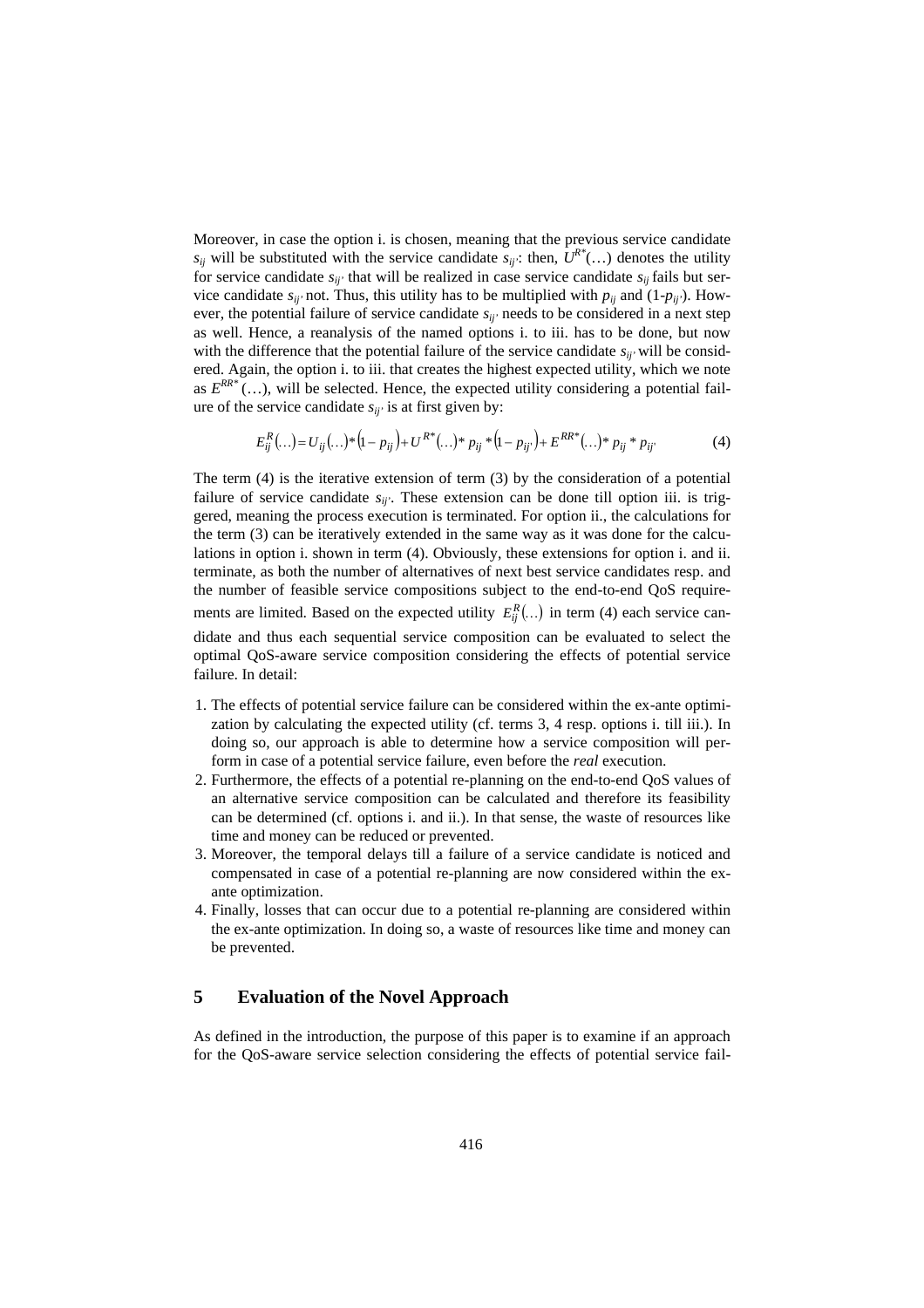ures can lead to a better decision. Therefore, we analytically examine at first – due to the length restrictions of the paper – the easiest case of a service selection problem. However, if it is possible for this simple case to show that it is better to consider potential service failures, then it is obvious that this is particularly reasonable in case more re-planning alternatives exist. Secondly, we examine the applicability of the approach using the running example and compare our results with the one of existing approaches.

#### **5.1 Analytical Evaluation of the Novel Approach**

For our analytical evaluation we consider the easiest case of a selection problem:

Without any loss of generality, we consider a service class  $S_i$  with two different service candidates  $s_{ij}$  and  $s_{ij}$ <sup>2</sup>, each characterized by two QoS attributes, specifically, the response time of both service candidates, represented by  $t_{ij}$  and  $t_{ij'}$  and their probabilities of failure, represented by  $p_{ij}$  and  $p_{ij}$ . Given that both service candidates meet the QoS requirements (i.e. they are feasible; otherwise the selection problem would be extremely simple) and any utility function of an existing approach would prefer service candidate  $s_{ij}$  against service candidate  $s_{ij}$  essentially because it holds  $t_{ij} < t_{ij}$ . Therefore, the service candidate  $s_{ij}$  is selected as first choice of the service class  $S_i$ . In case a service candidate fails, the time interval until a failure of a service candidate is noticed and compensated is supposed as *tij*/2 resp. *tij'*/2.

Given that service selection problem, the expected value  $E_{ij}^R(...)$  focusing on the response time  $t_{ij}$  of the service candidate  $s_{ij}$  that fails with a probability of  $p_{ij}$  can be calculated as follows.

$$
E_{ij}^{R}(...) = t_{ij} * (1 - p_{ij}) + (t_{ij} + \frac{t_{ij}}{2}) * p_{ij} * (1 - p_{ij}) + T * p_{ij} * p_{ij}
$$
 (5)

The expected value  $E_{ij}^R(...)$  has three terms of the sum, whereas the case that the service candidate  $s_{ij}$  will not fail is described by the first term of the sum. The second term of the sum describes the case that the service candidate  $s_{ij}$  will fail and a replanning on the service candidate  $s_{ij}$  with a certain delay  $t_{ij}/2$  is necessary. The third term of the sum gives the time period  $T$  ("penal time"), which describes the time interval till the process can be restarted after a failure of both service candidates.

The expected value  $E_{ij}^R$ (...) contains not only the QoS attribute response time  $t_{ij}$  of the service candidate  $s_{ij}$ . As the service candidate  $s_{ij}$  could fail with a probability  $p_{ij}$ , the QoS attribute response time  $t_{ij}$  of the alternative service candidate  $s_{ij}$  as well as the time delay  $t_{i}/2$  till the failure of the service candidate  $s_{i}$  is noticed and compensated through the invocation of service candidate  $s_{ij}$  also needs to be considered.

Similar to the service candidate  $s_{ij}$ , the expected value  $E_{ij}^R(...)$  for the service candidate *sij'* can be defined as follows: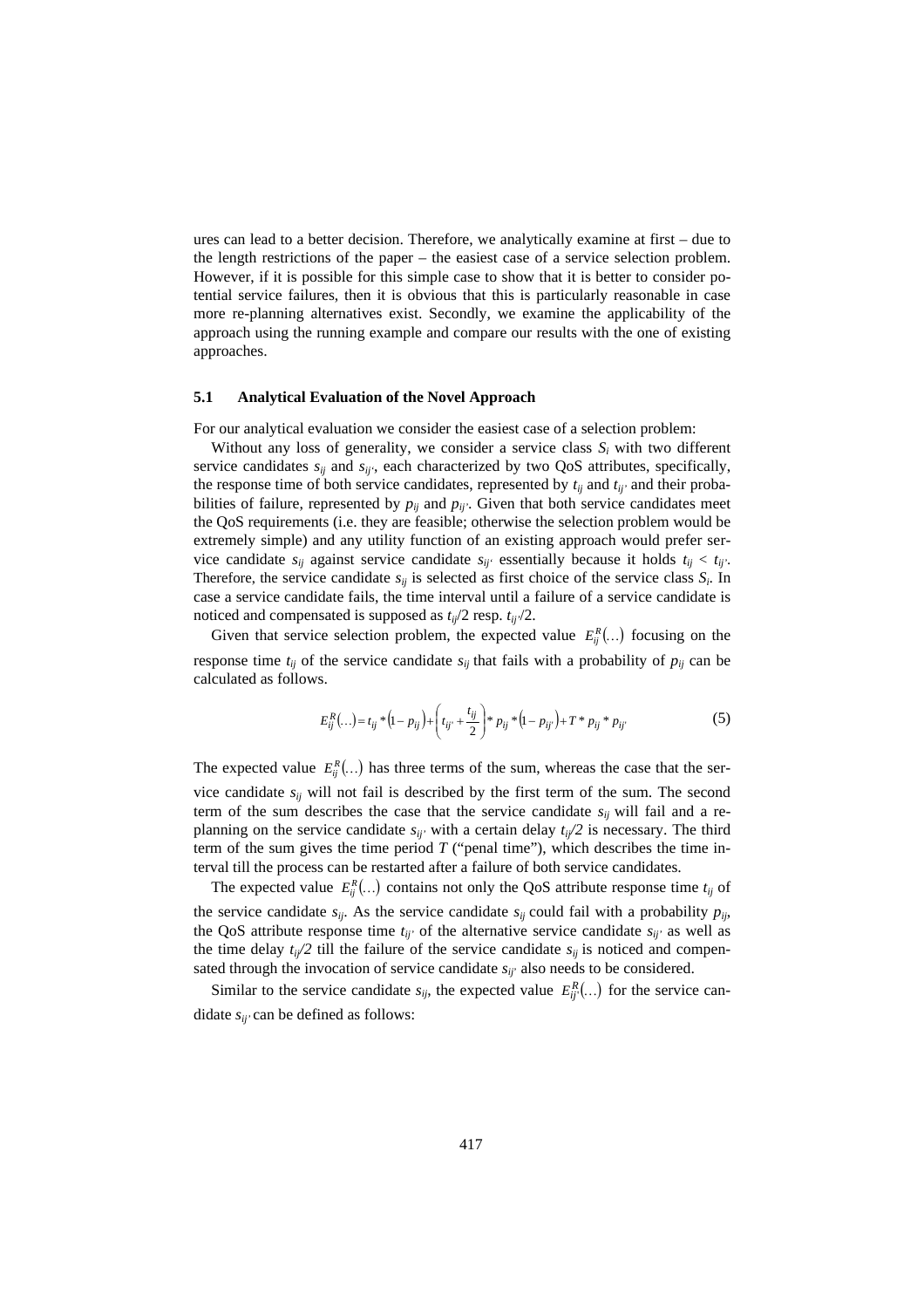$$
E_{ij}^{R}(\ldots) = t_{ij} * (1 - p_{ij}) + \left( t_{ij} + \frac{t_{ij}}{2} \right) * p_{ij} * (1 - p_{ij}) + T * p_{ij} * p_{ij}
$$
 (6)

The service candidate  $s_{ij}$  is selected as first choice of service class  $S_i$ , as  $t_{ij} < t_{ij'}$  holds. But, when we include the effects of potential service failures however, the expected values  $E_{ij}^R(...)$  resp.  $E_{ij}^R(...)$  are crucial. Hence, the condition  $E_{ij}^R(...) < E_{ij}^R(...)$  (which results to  $U_{ij}^R > U_{ij}^R$  as the response time has to be minimized) needs to be analyzed to decide whether the service candidate  $s_{ij}$  is still selected as first choice of service class *S<sub>i</sub>*. Specifically, we have to prove a *contradiction* to  $E_{ij}^R(...) < E_{ij}^R(...)$  (i.e.  $E_{ij}^R(...) \ge E_{ij}^R(...)$ ) although it holds  $t_{ij} < t_{ij}$ . In the following we show this contradiction (here  $t_{ij} < t_{ij'}$  is mathematically substituted by  $t_{ij'} = t_{ij} + \Delta$ , i.e.  $\Delta$  represents the difference between *tij'* and *tij*):

$$
E_{ij}^{R}(...) > E_{ij}^{R}(...) \Leftrightarrow t_{ij} * (1 - p_{ij}) + (t_{ij} + \frac{t_{ij}}{2}) * p_{ij} * (1 - p_{ij}) + T * p_{ij} * p_{ij}
$$
  
\n
$$
> t_{ij} * (1 - p_{ij}) + (t_{ij} + \frac{t_{ij}}{2}) * p_{ij} * (1 - p_{ij}) + T * p_{ij} * p_{ij}
$$
  
\n
$$
\Leftrightarrow \frac{1}{2} t_{ij} * p_{ij} + \Delta p_{ij} - \frac{\Delta}{2} p_{ij} * p_{ij} > \Delta + \frac{1}{2} t_{ij} * p_{ij} - \frac{\Delta}{2} * p_{ij}
$$
  
\n
$$
\Leftrightarrow \Delta (2 p_{ij} - p_{ij} * p_{ij} + p_{ij} - 2) > t_{ij} * p_{ij} - t_{ij} * p_{ij}
$$
  
\n
$$
\Leftrightarrow \Delta < \frac{t_{ij} (p_{ij} - p_{ij})}{2 p_{ij} - p_{ij} * p_{ij} + p_{ij} - 2} with (2 p_{ij} - p_{ij} * p_{ij} + p_{ij} - 2) < 0
$$

The term (7) solved for the difference  $\Delta$  show that there are cases, where the selection of service candidate sij' instead of service candidate sij is beneficial. The condition applies if the difference  $\Delta$  is smaller than the quotient on the right considering the response time tij as well as the failure probabilities pij and pij'. Thereby, the numerator shows the response time tij weighted with the difference of the probabilities pij and pij'. This means, the more the failure probabilities of the two service candidates are far apart from each other, ceteris paribus the greater the value of the numerator and the value of the whole quotient will be. The service candidate sij' will be beneficial, as the value of the quotient rises above the difference Δ.

#### **5.2 Demonstration of the Applicability of the Novel Approach**

The goal of this second evaluation step is to examine the applicability of the approach. We intentionally use the running example presented by [9] in order to address transparency and reproducibility. In this example the optimal service composition that was determined is *s11-s21-s32-s<sup>42</sup>* with a response time of 560, costs of 225, availability of 0.895. Remember, this service composition is the result of any existing analytical selection approach (not only the one proposed by [9]).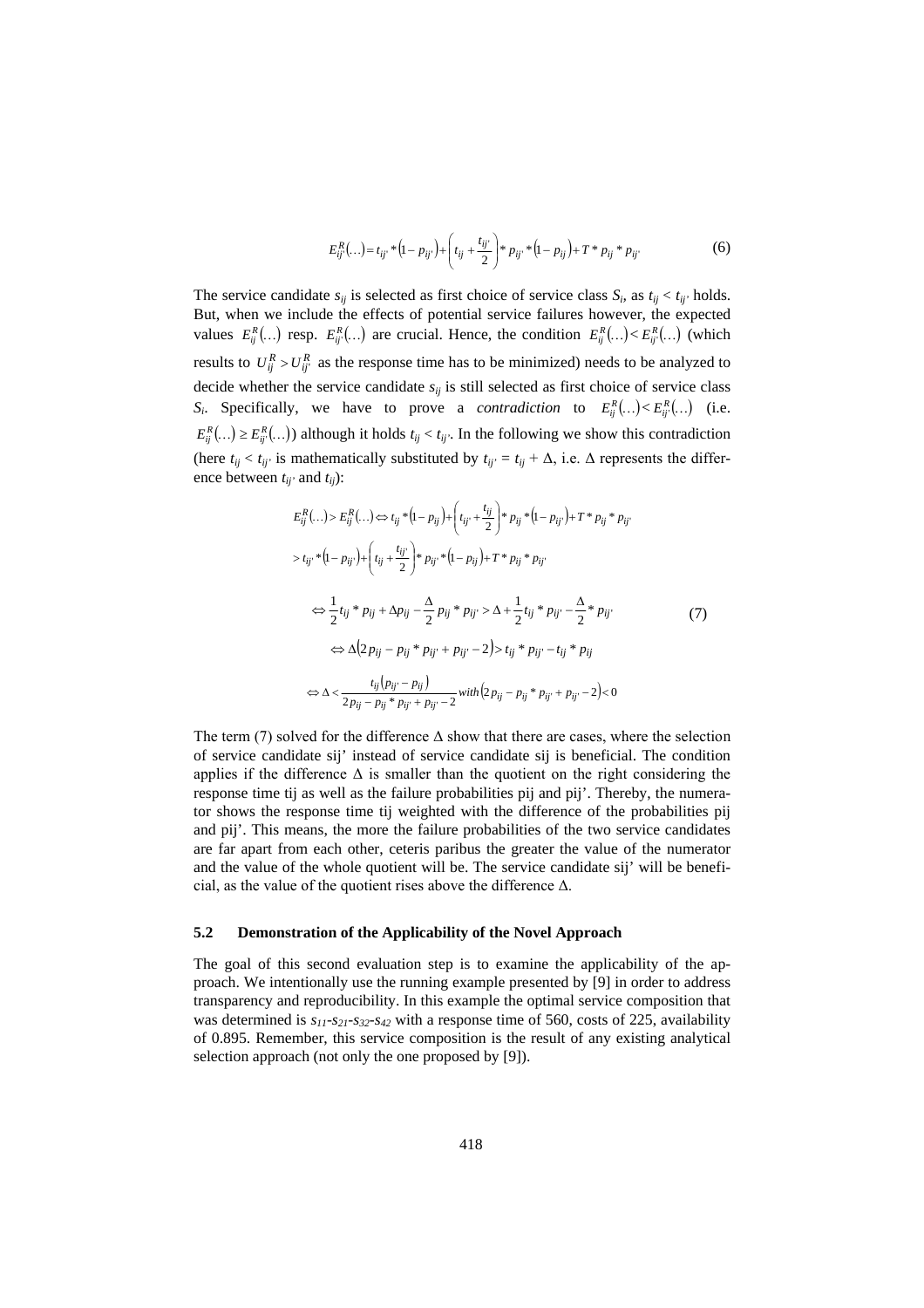In contrast, applying our approach, potential service failures are taken into account when solving the optimization problem before the actual process execution. Here, we consider the utility function defined in terms 3 and 4 in order to be able to calculate the effects of potential failures of a service candidate. Therefore, for every service candidate the utility (cf. option 1. till 3.) considering a potential re-planning was calculated. Furthermore to realize the approach, for each feasible service composition, the paths that were terminated a) due to a violation of the requirements or b) due to the fact that no alternative service composition exists anymore, as well as the corresponding path probabilities were stored. This was done in order to get an insight of the robustness of different service compositions. For a termination of the service composition we set the (penal-)costs to 1,000 which prevent a premature termination of the considered service composition as long as at least one feasible service composition exists. After determining the effects of potential service failures, the results show that now the optimal service composition is  $s_{11}$ - $s_{21}$ - $s_{61}$ . As Table 4 (see appendix) demonstrates, the service composition *s11-s21-s32-s42* which is supposed to be optimal by existing approaches is only at the fifth position when considering the effects of potential service failures. Specifically the service compositions *s11-s21-s61*, *s11-s22-s61*,  $s_{11}$ -s<sub>23</sub>-s<sub>61</sub> and  $s_{11}$ -s<sub>21</sub>-s<sub>62</sub> have a higher expected utility than the service composition  $s_{11}$ *-s*<sub>21</sub>*-s*<sub>32</sub>*-s*<sub>42</sub>. One of the reasons why the service composition  $s_{11}$ *-s*<sub>21</sub>*-s*<sub>32</sub>*-s*<sub>42</sub> is worse compared to the other service compositions can be found in its robustness. Here, the service composition *s11-s21-s32-s42* has with a probability of a premature termination of 3.47% (due to service failures) a much lower robustness compared to the service composition  $s_{11}$ -s<sub>21</sub>-s<sub>61</sub> with a probability of a premature termination of just 0.89%. The result of these terminations is a huge waste of resources. Here, our approach can help to save resources by considering ex-ante the effects of potential service failures. The next section contains the conclusion, discusses important limitations of our approach and determines possible starting points for future research.

#### **5.3 Conclusion, Limitations and Future Research**

In this paper, we propose an approach for the QoS-aware service selection that considers the effects of potential service failures before starting the process execution. The results provide some evidence for the research questions presented in the introduction. Precisely, an approach considering the effects of potential service failures can lead to a methodically well-founded decision making about the optimal QoSaware service selection regarding the expected utility. The reason is the consideration of the effects of a re-planning, the consideration of losses as well as the consideration of the time interval till the service failure is noticed and compensated already within the ex-ante optimization.

Due to the dynamic nature of the Internet, such an approach is especially relevant since it is possible that values of the QoS attributes will change during the execution of a process (e.g. see also the availability statistics at [28], [29], [31]). Moreover, in many scenarios, an ex-ante planned service candidate is no longer available. Hence, neglecting the effects of service failures can lead to a loss of resources (e.g. money, time) during the runtime of a process. Here, our approach is thought to contribute to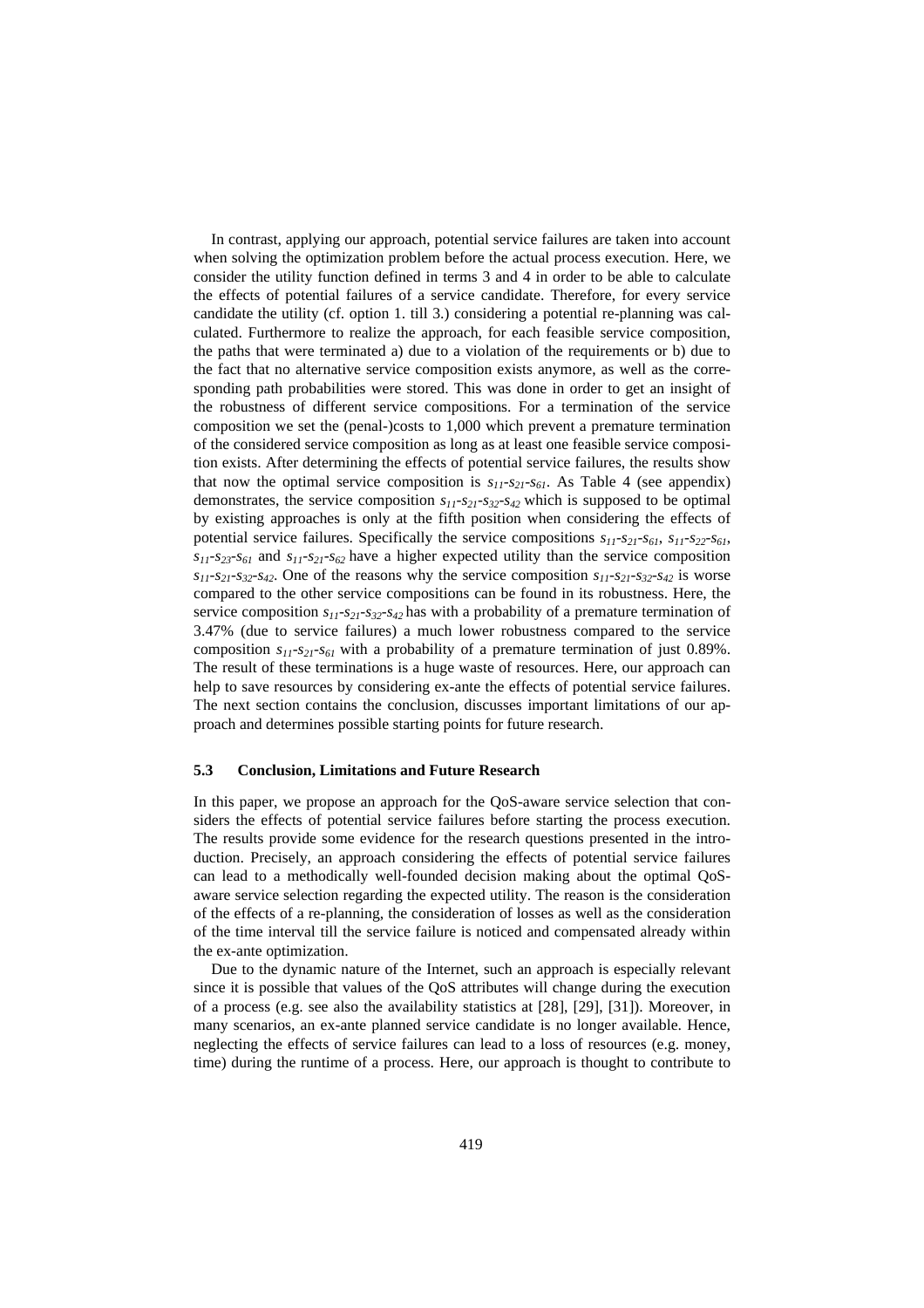these challenges. The evaluation was done on the one hand by mathematical methods showing that our approach can lead to better results. On the other hand, we use an existing example provided in the literature. With the latter we demonstrate that considering service failures in an ex-ante QoS-aware service selection leads to a better utility value, as the results of existing approaches. To compute this example as well as other cases, the approach has been prototypically realized. Summarizing, we evaluated the approach with respect to its applicability and the practical utility provided.

Some limitations have to be discussed which are the starting points for future research: In the paper, an evaluation and demonstration of the strength and benefit of our approach is provided. Nevertheless, future work is needed and intended supporting the further assessment and justification in different real-use situations. Moreover, the expected utility is a valid decision criterion if the process and thus the service composition are executed many times ("law of large numbers"). This has to be taken into account, when applying the approach. A further goal for research is how existing heuristics (e.g. [3]) can be combined with our ideas to consider expected utilities, losses etc. In the example above but also in larger cases with many service classes and service candidates the runtime of the optimization using our approach is low. Still, in very large cases heuristics may be useful. However, the goal of this paper is not to provide a runtime optimized approach or a heuristic. It is rather about the question, how the effects resulting from potential failures of services can be considered in a well-founded manner. The approach presented here forms an appropriate fundament for this as well as for the aforementioned enhancements and thus serves as a suitable basis for further research.

#### **Acknowledgements**

The research was funded by the Austrian Science Fund (FWF): P 23546-G11.

#### **References**

- 1. TechTarget and Forrest Research: State of SOA 2010: Executive Summary, http://cdn.ttgtmedia.com/searchSOA/downloads/TTAG-State-of-SOA-2010-execSummary-working-523%5B1%5D.pdf
- 2. Melzer, I.: Service-orientierte Architekturen mit Web Services. Konzepte Standards Praxis Spektrum Akademischer Verlag, Heidelberg, Neckar (2010)
- 3. Berbner, R., Spahn, M., Repp, N., Heckmann, O., Steinmetz, R.: Heuristics for QoS-aware Web Service Composition. In: International Conference on Web Services, 2006. ICWS 06, pp.72–82 (2006)
- 4. Legner, C.: Is There a Market for Web Services? In: Service-Oriented Computing-ICSOC 2007 Workshops, pp. 29–42. Springer, Berlin /Heidelberg (2007)
- 5. Nüttgens, M., Dirik, I.: Business Models of Service Oriented Information Systems A Strategic Approach towards the Commercialization of Web Services. Wirtsch. Inform. 50, 31–38 (2008)
- 6. Zeng, L., Benatallah, B., Ngu, A., Dumas, M., Kalagnanam, J., Chang, H.: QoS-aware middleware for Web services composition. IEEE Transactions on Software Engineering 30, 311–327 (2004)
- 7. Yu, T., Lin, K.-J.: Service selection algorithms for Web services with end-to-end QoS constraints. ISeB 3, 103–126 (2005)
- 8. Yu, T., Lin, K.-J.: Service Selection Algorithms for Composing Complex Services with Multiple QoS Constraints. In: Proceedings of the Third International Conference on Service-Oriented Computing, pp. 130-143. Springer, Berlin/ Heidelberg (2005)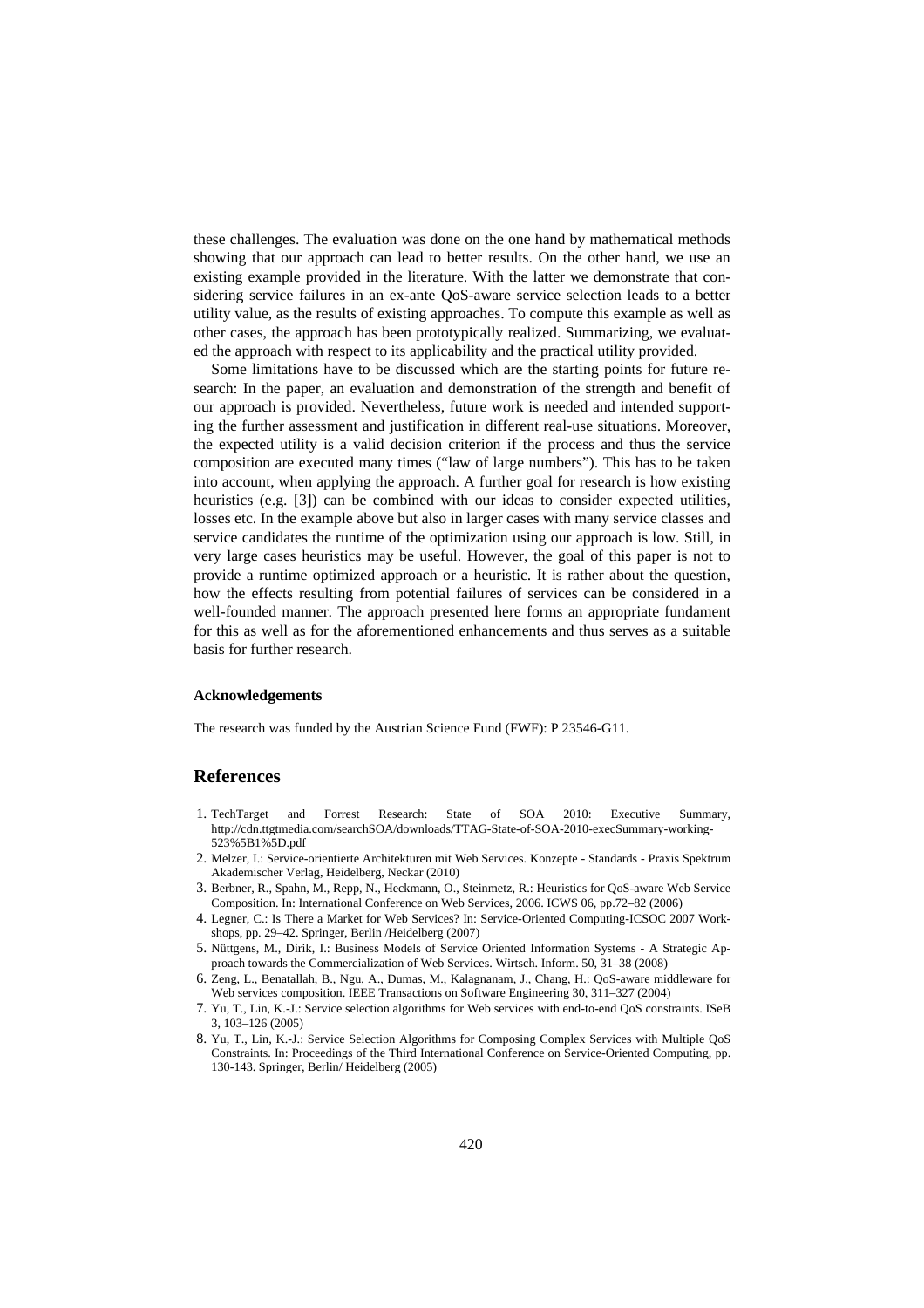- 9. Yu, T., Zhang, Y., Lin, K.-J.: Efficient algorithms for Web services selection with end-to-end QoS constraints. ACM Trans. Web 1 (2007)
- 10. Ardagna, D., Pernici, B.: Adaptive Service Composition in Flexible Processes. IEEE Transactions on Software Engineering 33, 369–384 (2007)
- 11. Canfora, G., Di Penta, M., Esposito, R., Villani, M.L.: An approach for QoS-aware service composition based on genetic algorithms. In: Proceedings of the 2005 Conference on Genetic and Evolutionary computation, pp. 1069-1075. ACM, New York (2005)
- 12. Yan, G., Jun, N., Bin, Z., Lei, Y., Qiang, G.: Optimal Web Services Selection Using Dynamic Programming. In: Proceedings of the 11th IEEE Symposium on Computers and Communications, 2006. ISCC '06., pp. 365–370 (2006)
- 13. Lin, K.-J., Zhang, J., Zhai, Y., Xu, B.: The design and implementation of service process reconfiguration with end-to-end QoS constraints in SOA. Service Oriented Computing and Applications 4, 157– 168 (2010)
- 14. Berbner, R., Spahn, M., Repp, N., Heckmann, O., Steinmetz, R.: Dynamic Replanning of Web Service Workflows. In: Digital EcoSystems and Technologies Conference, 2007. DEST '07. Inaugural IEEE-IES, pp. 211–216 (2007)
- 15. Canfora, G., Di Penta, M., Esposito, R., Villani, M.L.: A framework for QoS-aware binding and rebinding of composite web services. Journal of Systems and Software 81, 1754–1769 (2008)
- 16. Shen, Y.-h., Yang, X.-h.: A self-optimizing QoS-aware service composition approach in a context sensitive environment. J. Zhejiang Univ. - Sci. C 12, 221–238 (2011)
- 17. Maximilien, E., Singh, M.P.: A Framework and Ontology for Dynamic Web Services Selection. IEEE Internet Computing 8, 84–93 (2004)
- 18. Mani, A. and Nagarajan, A.: Understanding quality of service for Web services, http://www.ibm.com/developerworks/webservices/library/ws-quality/index.html
- 19. Hwang, S.-Y., Wang, H., Tang, J., Srivastava, J.: A probabilistic approach to modeling and estimating the QoS of web-services-based workflows. Information Sciences 177, 5484–5503 (2007)
- 20. Yu, T., Lin, K.J.: Adaptive algorithms for finding replacement services in autonomic distributed business processes. In: 2005. ISADS 2005. Proceedings Autonomous Decentralized Systems, pp. 427–434  $(2005)$
- 21. Jane Webster and Richard T. Watson: Analyzing the past to prepare for the future: Writing a literature review. MIS Q 26 (2002)
- 22. Huang, A.F., Lan, C.-W., Yang, S.J.: An optimal QoS-based Web service selection scheme. Information Sciences 179, 3309–3322 (2009)
- 23. Wan, C., Ullrich, C., Chen, L., Huang, R., Luo, J., Shi, Z.: On Solving QoS-Aware Service Selection Problem with Service Composition. In: 2008 Seventh International Conference on Grid and Cooperative Computing, pp. 467–474. IEEE (2008)
- 24. Maolin, T., Ai, L.: A hybrid genetic algorithm for the optimal constrained web service selection problem in web service composition. Proceedings of the 2010 World Congress on Computational Intelligence (2010)
- 25. Jaeger, M.C., Muehl, G.: QoS-based Selection of Services: The Implementation of a Genetic Algorithm. 2007 ITG GI Conference Communication in Distributed Systems (KiVS), 1–12 (2007)
- 26. Yang, Z., Shang, C., Liu, Q., Zhao, C.: A Dynamic Web Services Composition Algorithm Based on the Combination of Ant Colony Algorithm and Genetic Algorithm. Journal of Computation Information Systems 6, 2617–2622 (2010)
- 27. Lin, K.-J., Zhang, J., Zhai, Y.: An Efficient Approach for Service Process Reconfiguration in SOA with End-to-End QoS Constraints. In: IEEE Conference on Commerce and Enterprise Computing, 2009, pp. 146–153. IEEE (2009)
- 28. serviceobjects.com: Performance Report. DOTS Adress Validation, http://www.serviceobjects.com/AlertSite/March2006.pdf
- 29. programmableweb.com: API Pulse, http://monitor.programmableweb.com
- 30. AWS Team: Summary of the Amazon EC2 and Amazon RDS Service Disruption in the US East Region, http://aws.amazon.com/de/message/65648/
- 31. webservice.seekda.com: Web Service Details: XigniteFinancials. response time, http://webservices.seekda.com/providers/xignite.com/XigniteFinancials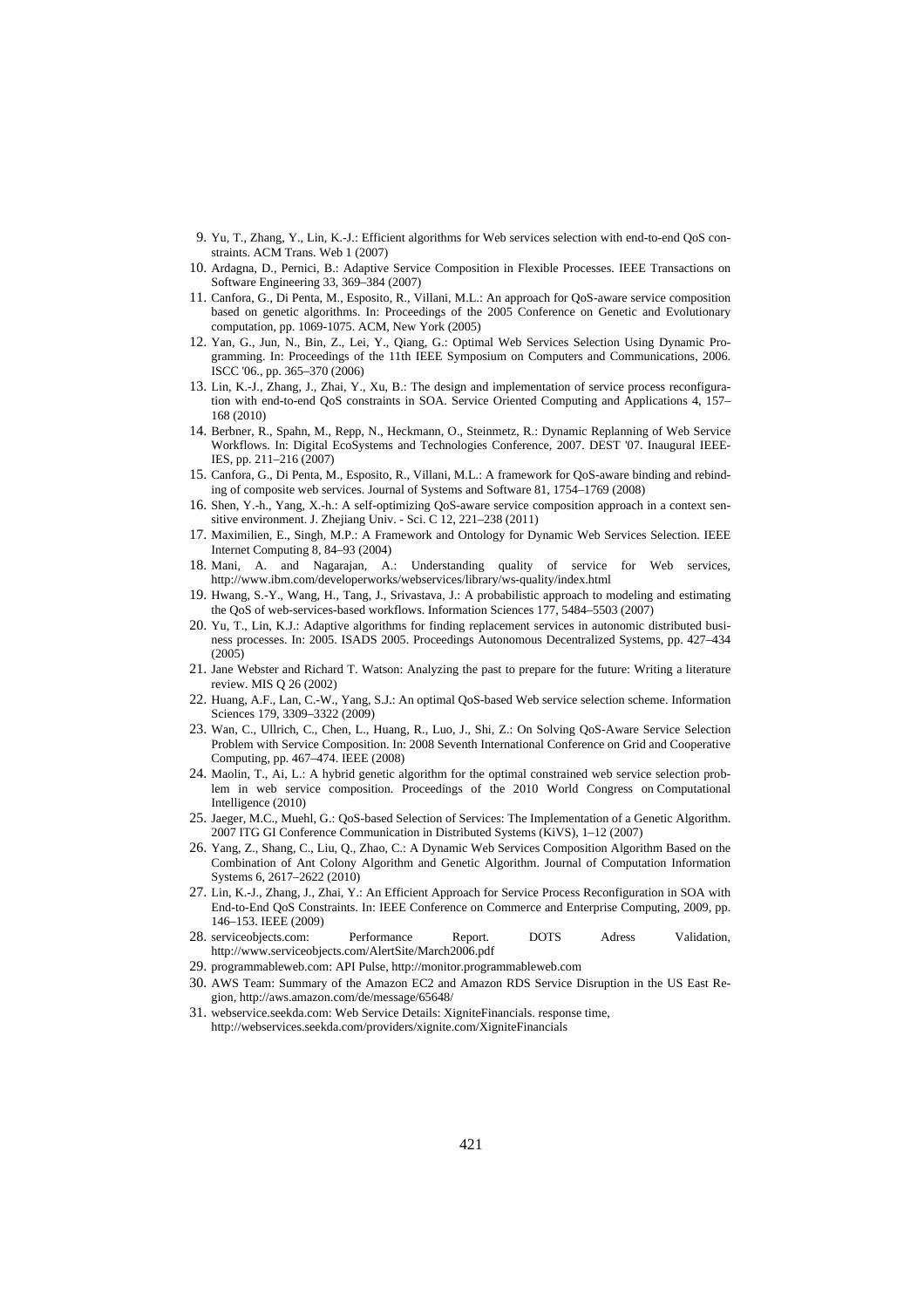## **Appendix**

|                                                                   |                                               | Approach                     | <b>Authors</b>                | <b>Considered QoS-Attributes</b>                                 |  |
|-------------------------------------------------------------------|-----------------------------------------------|------------------------------|-------------------------------|------------------------------------------------------------------|--|
| Selection approaches for an optimal QoS-aware service composition |                                               |                              |                               |                                                                  |  |
|                                                                   | <b>Integer Programming</b>                    |                              | [6]                           | price, duration, reputation, availability                        |  |
|                                                                   |                                               |                              | $[22]$                        | response time, reliability, availability, price                  |  |
| Approaches<br>Analytical                                          |                                               | Mixed Integer<br>Programming | [10]                          | price, reputation, execution time, availability,<br>data quality |  |
|                                                                   |                                               | <b>BBLP/MCSP</b>             | [9]                           | response time, price, availability                               |  |
|                                                                   |                                               | <b>Branch and Bound</b>      | $[23]$                        | price, duration, reliability, availability                       |  |
|                                                                   | Genetic algorithm                             |                              | 11, 15                        | duration, costs, availability, reliability                       |  |
|                                                                   |                                               |                              | $[24]$                        | response time, price, reliability, availability                  |  |
|                                                                   |                                               |                              | [25]                          | availability, reputation, cost, time                             |  |
| Heuristics                                                        | H1 Relax IP;<br>H2_SWAP;H3_SIM ANNEAL         |                              | $[3]$                         | response time, availability                                      |  |
|                                                                   | WS HEU/MCSP-K                                 |                              | [9]                           | response time, price, availability                               |  |
|                                                                   | Ant Colony Algorithm + Genet-<br>ic Algorithm |                              | $[26]$                        | time, cost, reliability, availability, reputation                |  |
|                                                                   |                                               | <b>Dynamic Programming</b>   | $[7]$                         | response time, costs, availability, reliability                  |  |
|                                                                   |                                               |                              | <b>Re-planning approaches</b> |                                                                  |  |
| Appro                                                             | Service exchange                              |                              | $[13]$                        | duration, costs, reliability, availability                       |  |
| Analytic                                                          | aches                                         | <b>Integer Programming</b>   | [6]                           | price, duration, reputation, availability                        |  |
|                                                                   |                                               | H1_Relax_IP                  | $[14]$                        | response time, availability                                      |  |
| ristics<br>Heu-                                                   |                                               | Genetic algorithm            | [15]                          | duration, costs, availability, reliability                       |  |

**Table 1.** Relevant selection and re-planning approaches



**Fig. 1.** Service classes and service candidate in the example ([9])